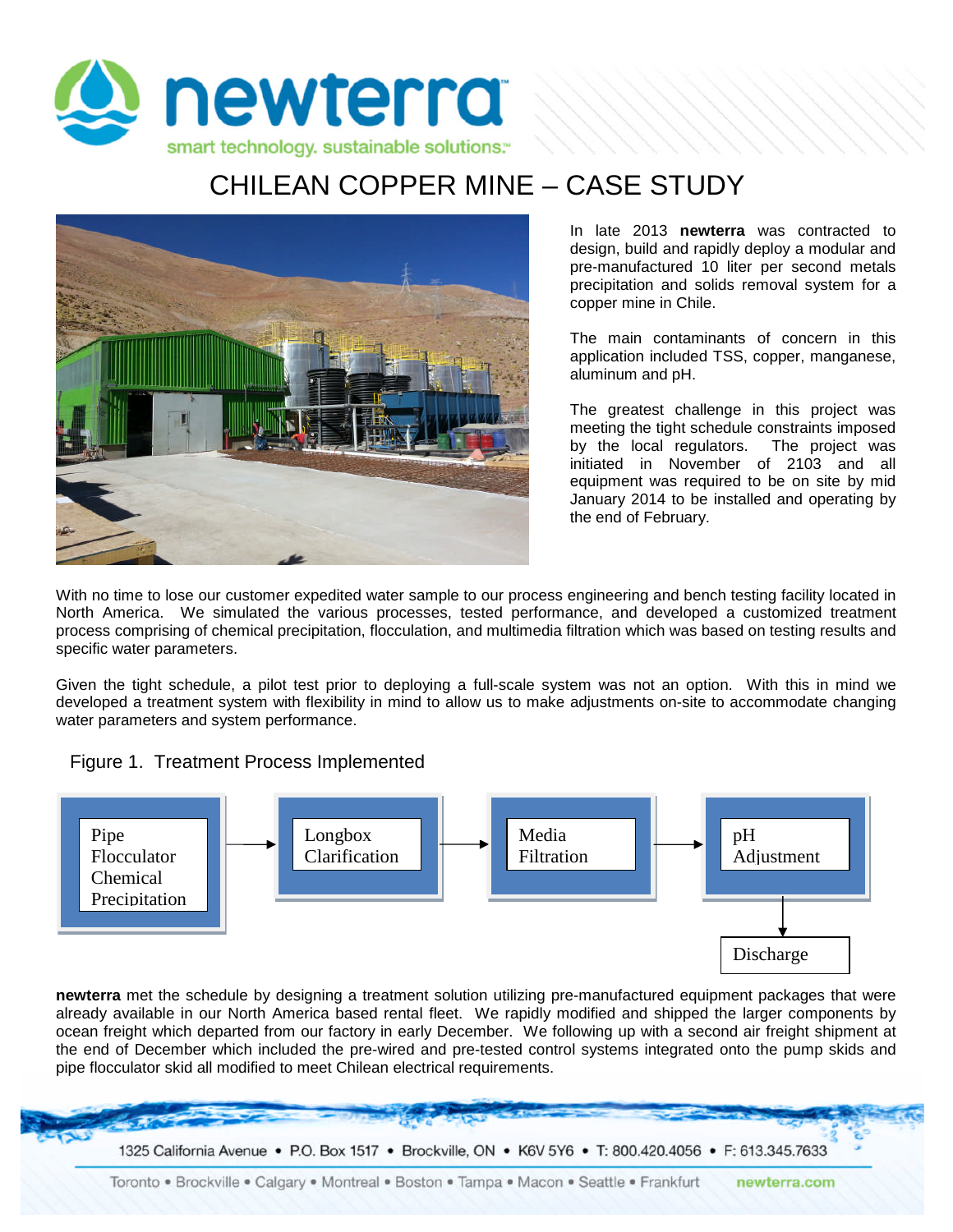

With the majority of the piping and electrical work completed and tested in our manufacturing plant, the installation commissioning and startup went smoothly allowing the customer to have a system ready for operation to meet the regulatory requirements.

## **Figure 2. Site Photos**